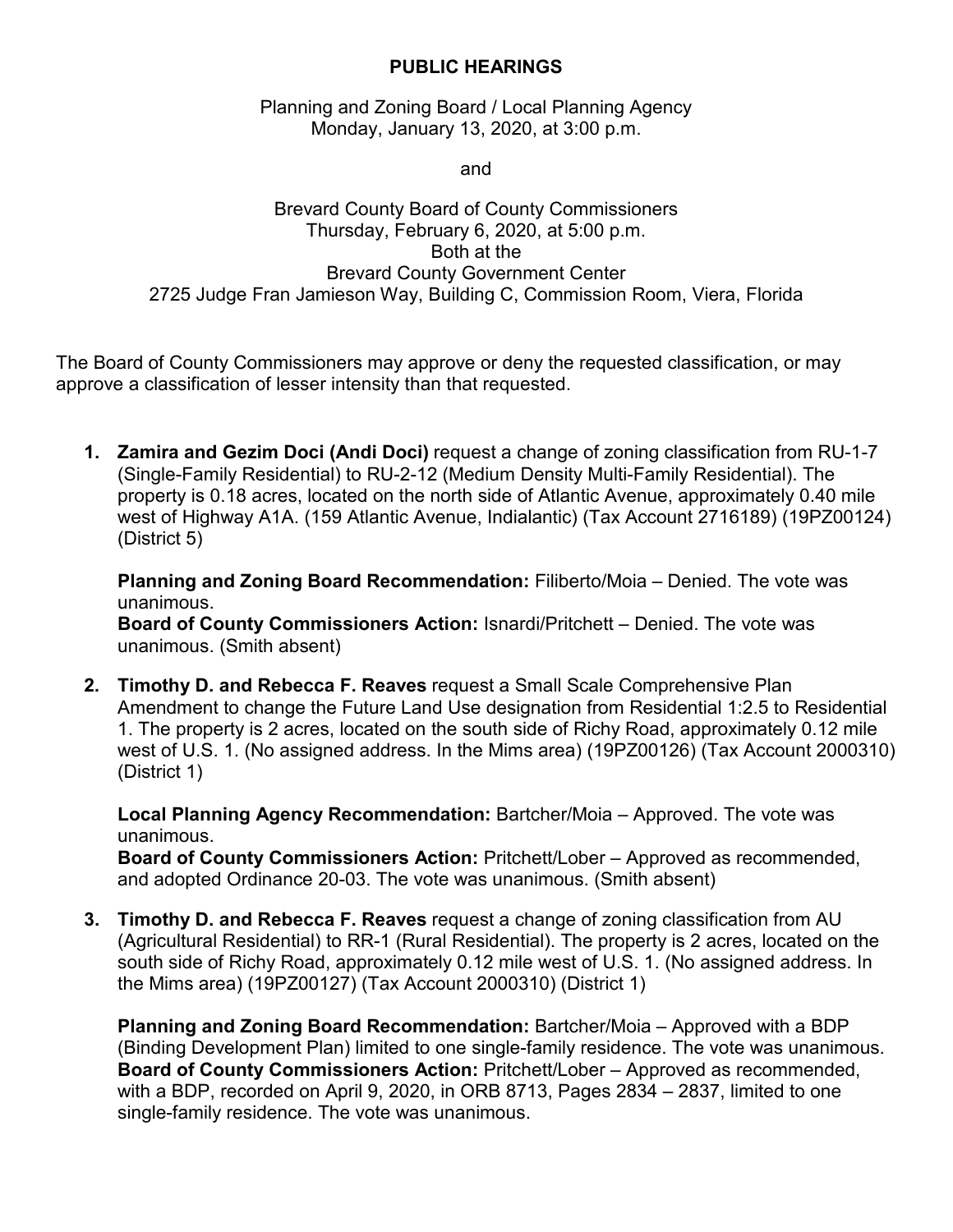P&Z Agenda January 13, 2020 (February 6, 2020 BCC) Page 2

> **4. Charles and Lindsey Michell** request a change of zoning classification from GU (General Use) to AU (Agricultural Residential). The property is 2.38 acres, located at 5430 Florida Palm Avenue, Cocoa. (19PZ00132) (Tax Account 2314035)

**Planning and Zoning Board Recommendation:** Moia/Glover – Approved. The vote was unanimous.

**Board of County Commissioners Action:** Pritchett/Isnardi – Approved as recommended. The vote was unanimous. (Smith absent)

- **5. Robert and Donna Murico** request a change of zoning classification from GU (General Use) to AU (Agricultural Residential). The property is 2.35 acres, located at 6820 Cherven Avenue, Cocoa. (19PZ00133) (Tax Account 2403118) (District 1) THIS ITEM HAS BEEN WITHDRAWN BY THE APPLICANT. LETTER RECEIVED 01/13/20.
- **6. John Vogt** requests a change of zoning classification from RU-1-7 (Single-Family Residential) and TR-1 (Single-Family Mobile Home) to AU(L) (Agricultural Residential, Low-Intensity). The property is 3.20 acres, located on the east side of Palm Street, approximately 245 feet south of Magoon Avenue (No assigned address. In the Mims area.) (19PZ00134) (Tax Accounts 2002584, 2002585, 2002587, 2003161, 2002586, 2003162, 2002593, 3020704) (District 1)

**Planning and Zoning Board Recommendation:** Filiberto/Moia – Approved. The vote was 8:1, with Bartcher voting nay.

**Board of County Commissioners Action:** Pritchett/Lober – Approved as recommended. The vote was unanimous. (Smith absent)

**7. Thomas P. and Shannon Harmony** request a change of zoning classification from TR-3 (Mobile Home Park) and AU (Agricultural Residential) to all AU, and removal of an existing BSP (Binding Site Plan). The property is 5.13 acres, located on the south side of Pluckebaum Road, approximately 0.17 miles east of South Range Road. (No assigned address. In the Rockledge area.) (19PZ00136) (Tax Accounts 2504668 and 3013762) (District 2)

**Planning and Zoning Board Recommendation:** Glover/Hodgers – Approved. The vote was unanimous.

**Board of County Commissioners Action:** Isnardi/Tobia – Approved as recommended. The vote was unanimous. (Smith absent)

**8. Holly Enterprises of Brevard, Inc.** (Curtis McKinney) requests a change of zoning classification from BU-1 (General Retail Commercial) and GU (General Use) to BU-1-A (Restricted Neighborhood Commercial) and a CUP (Conditional Use Permit) for Alcoholic Beverages (full-liquor) for On-Premises Consumption in Conjunction with a Snack bar or restaurant. The property is 2.4 acres, located at 6901 Highway 192, Melbourne. (19PZ00137) (Tax Accounts 2862242, 2704571, 2744610) (District 5)

**Planning and Zoning Board Recommendation:** Moia/Filiberto – Approved. The vote was unanimous.

**Board of County Commissioners Action:** Isnardi/Tobia – Approved as recommended. The vote was unanimous. (Smith absent)